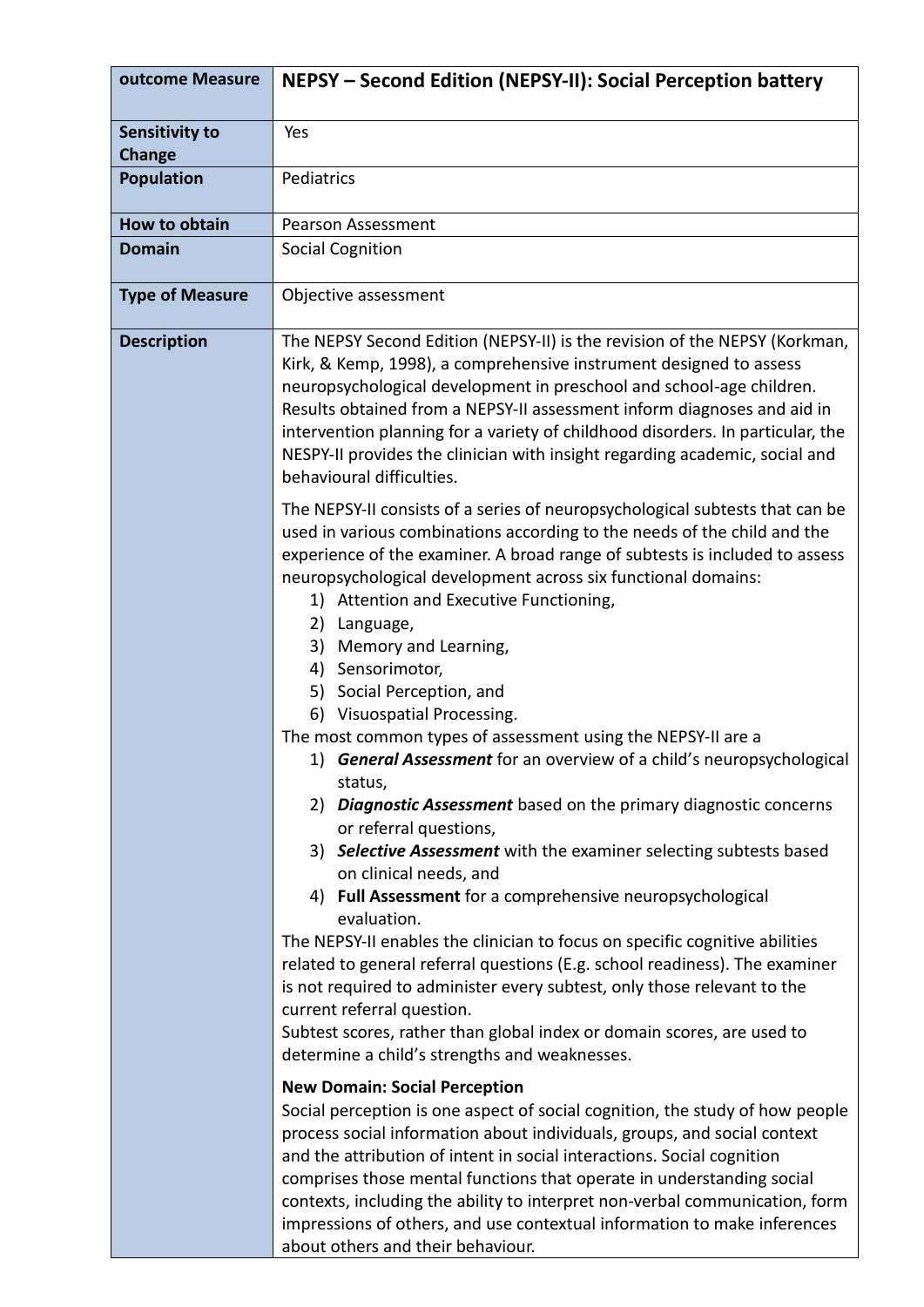|                   | A concerted effort to include measures of social ability was made during      |
|-------------------|-------------------------------------------------------------------------------|
|                   | the development of the NEPSY-II. Upon review of the literature, it was        |
|                   | decided to focus on two particular areas of social perception:                |
|                   | 1) identification of facial expressions; and                                  |
|                   | 2) ability to understand others' perspectives and points of view and          |
|                   | understand how these influence the behaviours of others (E.g.,                |
|                   | theory of mind).                                                              |
|                   | The subtests in the social perception domain assess recognition of facial     |
|                   | affect, affect in relation to contextual cues, and theory of mind. Affect     |
|                   | Recognition assesses the ability to determine if two different children       |
|                   | demonstrate the same affect and to match different children with the          |
|                   | same affect. Theory of Mind (ToM) assesses the child's ability to             |
|                   | comprehend the perceptions and experiences of others and apply that           |
|                   | knowledge to questions. Administration time for is 5-7 minutes (Affect        |
|                   | recognition) and 10-13 (ToM).                                                 |
| <b>Properties</b> | Scores on NEPSY-II are classified as primary, process, or contrast scores, or |
|                   | as behavioural observations.                                                  |
|                   | 1) Primary scores are available on all subtests and describe the overall      |
|                   | or main abilities involved in the subtest.                                    |
|                   | 2) Process scores provide more specific information on the                    |
|                   | component skills required to complete or influence performance on             |
|                   | the task.                                                                     |
|                   | 3) Contrast scores apply a scaled score metric to score comparisons           |
|                   | within or between subtests, providing information on the                      |
|                   | performance of a higher-level skill or ability controlling for a lower-       |
|                   | level or more basic skill.                                                    |
|                   | 4) Behavioural observations provide quantitative data on common               |
|                   | behaviours observed in children.                                              |
|                   | Scores are expressed as scaled scores, percentiles or cumulative              |
|                   | percentages.                                                                  |
|                   | <b>Psychometric Properties</b>                                                |
|                   | <b>Normative Data</b>                                                         |
|                   | The NEPSY-II normative data were collected from 2005 to 2006. The             |
|                   | sample consists of a randomly selected group of 1200 pre-schoolers,           |
|                   | children and adolescents with 100 in each of 12 age bands. The sample         |
|                   | was stratified on key demographic variables according the US census data      |
|                   | (2003). Several subtests were not modified in any way from the 1998           |
|                   | NEPSY. These subtests were not re-normed in the NEPSY-II and the norms        |
|                   | collected for the 1998 NEPSY are reprinted.                                   |
|                   | <b>Evidence of Reliability and Validity</b>                                   |
|                   | Along with special group studies, concurrent studies were conducted to        |
|                   | provide evidence of the entire battery's reliability and validity.            |
|                   | Reliability: Inter-rater agreement ranges from 93% (Word generation) to       |
|                   | 99% (Memory for names). Test-retest stability (165 children: 12 -51 days)     |
|                   | for six age groups was generally adequate using conventional methods. An      |
|                   | alternative decision consistency method (avoiding issues with skewed data)    |
|                   | suggested stability between raters was moderate to high. Internal             |
|                   | consistency for most subtests was adequate to high ( $\alpha$ = .21-.91).     |
|                   | Validity: Construct, i.e. Convergent/divergent: Generally sound evidence of   |
|                   | convergent and discriminant validity is provided by correlation studies with  |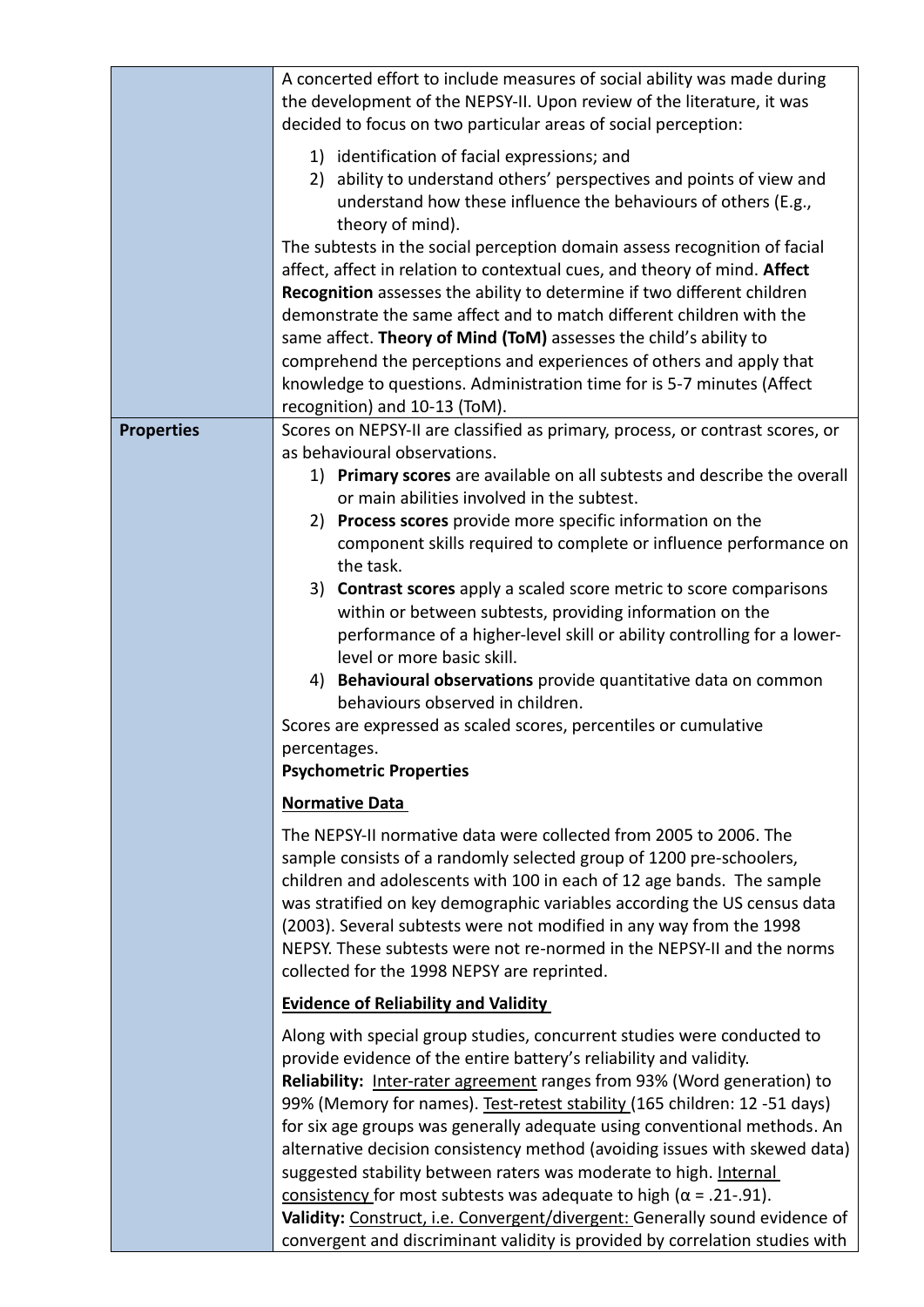|                      | the following instruments: NEPSY, Wechsler Intelligence Scale of Children -<br>Fourth Edition (WISCIV; Wechsler, 2003), Differential Abilities Scales -<br>Second Edition (DAS-II; Elliott, 2007), Wechsler Nonverbal Scale of Ability<br>(WNV; Wechsler and Naglieri, 2006), Wechsler Individual Achievement Test<br>- Second Edition (WIAT-II; Harcourt Assessment, 2005), Children's Memory<br>Scale (CMS; Cohen, 1997), Delis-Kaplan Executive Function System (D-KEFS;<br>Delis et al., 2001), Bracken Basic Self Concept Scale - Third Edition:<br>Receptive (BBCS-3:R; Bracken, 2006a), Bracken Basic Self Concept Scale -<br>Third Edition: Expressive (BBCS-3:E; Bracken, 2006b), Devereux Scales of<br>Mental Disorders (DSMD; Naglieri, LeBuffe& Pfeiffer, 1994), Children's<br>Communication Checklist - Second Edition, United States Edition (CCC-2;<br>Bishop, 2006), Brown Attention-Deficit Disorder Scales for Children and<br>Adolescents (Brown ADD Scales; Brown, 2001), and Adaptive Behaviour<br>Assessment System-Second Edition (ABAS-II; Harrison & Oakland, 2003). |
|----------------------|-----------------------------------------------------------------------------------------------------------------------------------------------------------------------------------------------------------------------------------------------------------------------------------------------------------------------------------------------------------------------------------------------------------------------------------------------------------------------------------------------------------------------------------------------------------------------------------------------------------------------------------------------------------------------------------------------------------------------------------------------------------------------------------------------------------------------------------------------------------------------------------------------------------------------------------------------------------------------------------------------------------------------------------------------------------------------------------------------|
|                      | Specific validity of the Social Perception Domain                                                                                                                                                                                                                                                                                                                                                                                                                                                                                                                                                                                                                                                                                                                                                                                                                                                                                                                                                                                                                                             |
|                      | <b>Convergent:</b> significant correlations between ToM scores and other Theory<br>of Mind and emotion measures (e.g. Strange Stores, DANVA) in both TD<br>and clinical (i.e. mixed ASD, ADHD and LD) children (McKown, Allen, Russo-<br>Ponsaran, & Johnson, 2013).                                                                                                                                                                                                                                                                                                                                                                                                                                                                                                                                                                                                                                                                                                                                                                                                                          |
|                      | Criterion, i.e. concurrent validity: 70% of children with Autism had<br>problems with social perception compared to 10% of age matched peers.<br>26% of those with milder ASD (Aspergers) had low scores on ToM tasks and<br>were the group with the lowest scores on memory for faces. There were<br>negative correlations between Affect recognition and high scores on the<br>conduct and externalising scales of the DSMD (Korkman et al, 2007).                                                                                                                                                                                                                                                                                                                                                                                                                                                                                                                                                                                                                                          |
|                      | Sensitivity to change: The Attention module has proven sensitive to<br>change as a result of an attention intervention (Saard, Kaldoja, Bachmann,<br>Pertens, & Kolk, 2017). No evidence found for sensitivity of the social<br>perception subtests.                                                                                                                                                                                                                                                                                                                                                                                                                                                                                                                                                                                                                                                                                                                                                                                                                                          |
| <b>Advantages</b>    | Several features of the NEPSY-II make it particularly useful for assessing<br>children and adolescents:                                                                                                                                                                                                                                                                                                                                                                                                                                                                                                                                                                                                                                                                                                                                                                                                                                                                                                                                                                                       |
|                      | (1) The subtests were designed specifically for children between the<br>ages of 3 and 16, providing the clinician with age appropriate<br>assessment of cognitive functioning.                                                                                                                                                                                                                                                                                                                                                                                                                                                                                                                                                                                                                                                                                                                                                                                                                                                                                                                |
|                      | (2) The subtests were normed on a single, well stratified sample. This<br>provides a comprehensive view of neuropsychological processes in<br>children and patterns of age-related quantitative and qualitative<br>changes in neuropsychological performance.                                                                                                                                                                                                                                                                                                                                                                                                                                                                                                                                                                                                                                                                                                                                                                                                                                 |
|                      | (3) It was developed using four different subtest administration orders<br>to limit the effects of subtest order on the normative data. This<br>allows for flexibility in subtest selection and administration order.                                                                                                                                                                                                                                                                                                                                                                                                                                                                                                                                                                                                                                                                                                                                                                                                                                                                         |
|                      | (4) The NEPSY-II is designed to help identify cognitive deficits related to<br>disorders that are typically first diagnosed in childhood and that<br>may limit a child's academic success.                                                                                                                                                                                                                                                                                                                                                                                                                                                                                                                                                                                                                                                                                                                                                                                                                                                                                                    |
| <b>Disadvantages</b> |                                                                                                                                                                                                                                                                                                                                                                                                                                                                                                                                                                                                                                                                                                                                                                                                                                                                                                                                                                                                                                                                                               |
| <b>Additional</b>    | <b>Revision Goals for the NEPSY-II</b>                                                                                                                                                                                                                                                                                                                                                                                                                                                                                                                                                                                                                                                                                                                                                                                                                                                                                                                                                                                                                                                        |
| <b>Information</b>   | Revision goals for the NEPSY-II were based on research in the fields of<br>neuropsychology, child development, and clinical psychology; customer                                                                                                                                                                                                                                                                                                                                                                                                                                                                                                                                                                                                                                                                                                                                                                                                                                                                                                                                              |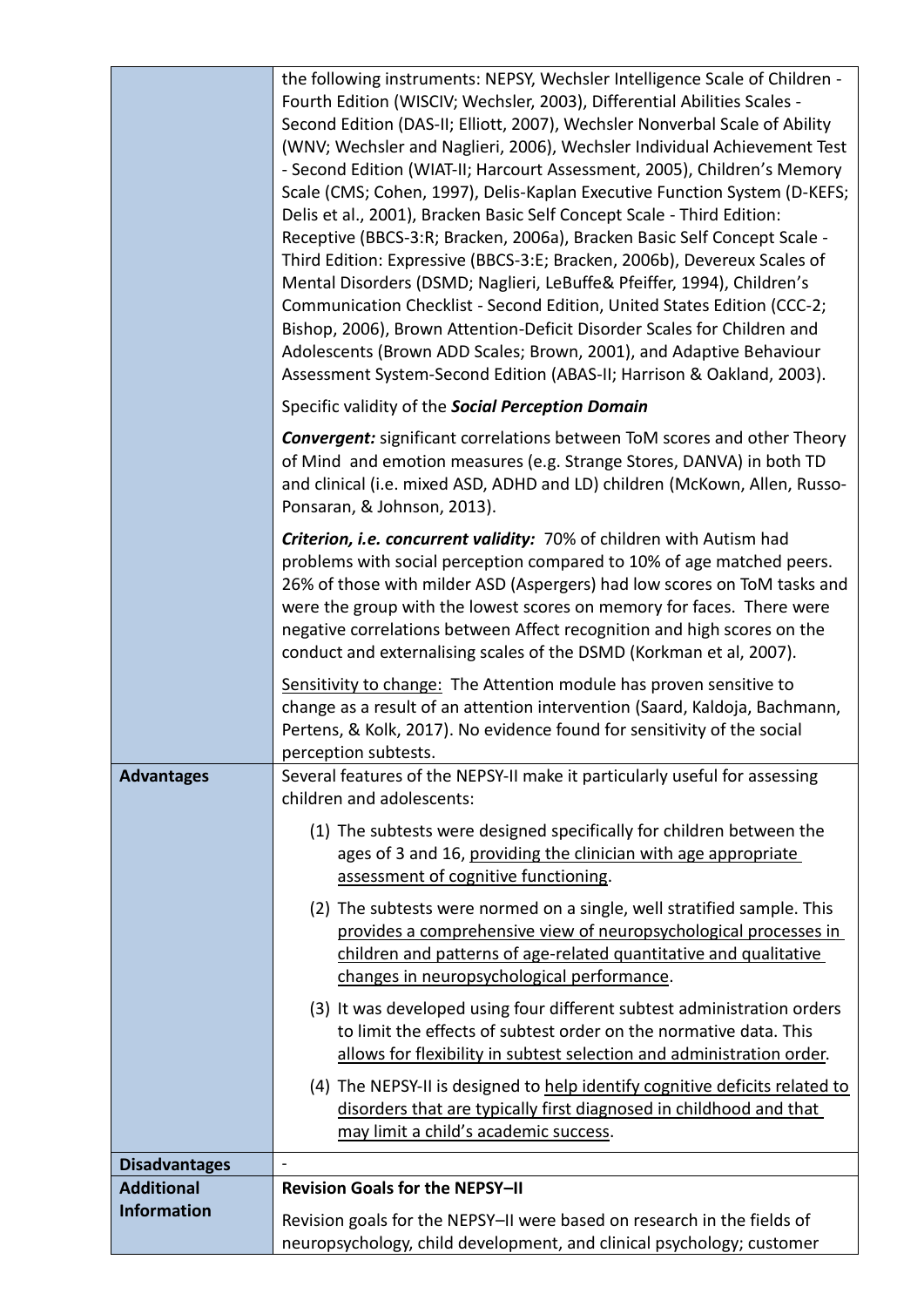and expert feedback; author experience; and early pilots of revisions and new subtests. The four primary revision goals were to:

- (1) improve domain coverage across the age span, enhance clinical and diagnostic utility,
- (2) improve psychometric properties (see properties section), and
- (3) enhance usability and ease of administration.

# **(1) Improving Domain Coverage**

The need for assessment of a variety of cognitive abilities has grown since the publication of the 1998 NEPSY. In response to changes and advances in the field and the need to expand the areas covered by the NEPSY, improvements were made in the NEPSY–II to enhance the measurement of executive functioning, visuospatial processing, and social perception.

# **Executive Functioning**

The NEPSY–II includes three new measures of executive functioning: Animal Sorting, Clocks, and Inhibition.

# **Visuospatial Processing**

The NEPSY–II includes two new measures of visuospatial processing: Picture Puzzles and Geometric Puzzles.

# **Social Perception**

The Social Perception domain of NEPSY–II was created to enhance the assessment of children with autism spectrum disorders. This new domain includes two subtests: Affect Recognition and Theory of Mind.

### **(2) Improving Psychometric Properties**

# **Normative Data**

Items and scores may become outdated over time. Scores used to determine eligibility for special programs and for diagnostic purposes should be based on normative data that are both current and representative of the relevant population. The NEPSY–II normative data (1,200 children to adolescents) were collected from 2005 to 2006. The sample was stratified on key demographic variables (i.e., age, sex, race/ethnicity, parent education level, and geographic region) according to the October 2003 U.S. census data. Several subtests were not re-normed in the NEPSY–II and the norms collected for the 1998 NEPSY are reprinted. Design Fluency, Imitating Hand Positions, List Memory, Manual Motor Sequences, Oromotor Sequences, Repetition of Nonsense Words, and Route Finding were not re-normed and were not modified in any way from the 1998 NEPSY.

# **Floors and Ceilings**

Increased attention was paid to the floors and ceilings of subtests to ensure adequate coverage across the wide range of abilities in children ages 3–16. To address this wide range of ability, subtests were developed for subsets of the age range (E.g., Body Part Naming and Identification for 3–4 years old), and easier and more difficult items were added to many of the subtests. Data collected on children with mild intellectual disability demonstrated the improved floors across the subtests. Although ceilings were increased, the focus of the NEPSY–II is on identifying impairment in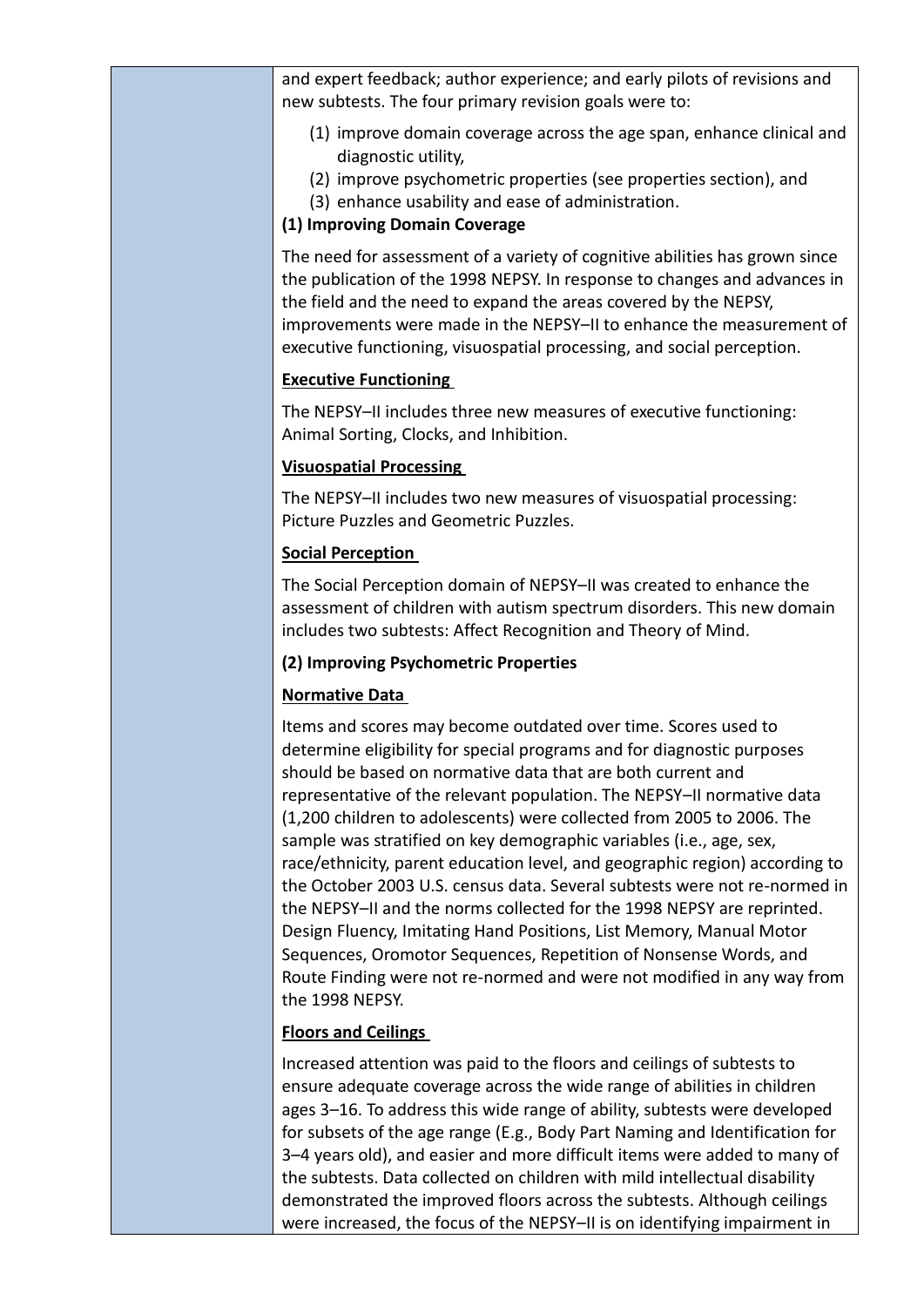| various domains, so the focus on improved floors was critical to the clinical<br>utility of the NEPSY-II.                                                                                                                                                                                                                                                                                                                                                                                                                                     |
|-----------------------------------------------------------------------------------------------------------------------------------------------------------------------------------------------------------------------------------------------------------------------------------------------------------------------------------------------------------------------------------------------------------------------------------------------------------------------------------------------------------------------------------------------|
| (3) Enhancing Clinical Utility                                                                                                                                                                                                                                                                                                                                                                                                                                                                                                                |
| <b>Emphasis on Subtest-Level Scores</b>                                                                                                                                                                                                                                                                                                                                                                                                                                                                                                       |
| Domain scores have been dropped from the NEPSY-II in favour of the more<br>clinically sensitive subtest level scores. This requires the clinician to review<br>the performance of the child at the level of specific abilities rather than at<br>the global domain level where scores often mask subtle deficits.                                                                                                                                                                                                                             |
| <b>Special Group Studies</b>                                                                                                                                                                                                                                                                                                                                                                                                                                                                                                                  |
| To assess the clinical utility of the NEPSY-II, 10 special group studies were<br>conducted during standardisation. Special group samples included children<br>with the following diagnoses: Attention- Deficit/ Hyperactivity Disorder,<br>Asperger's Disorder, Autistic Disorder, Deaf and Hard of Hearing,<br>Emotionally Disturbed, Language Disorder, Mild Intellectual Disability,<br>Mathematics Disorder, Reading Disorder, and Traumatic Brain Injury.                                                                                |
| <b>Flexibility of Subtest Administration</b>                                                                                                                                                                                                                                                                                                                                                                                                                                                                                                  |
| The NEPSY-II was designed to allow examiners to choose the subtests<br>relevant to a specific clinical investigation. Although a general referral<br>battery is provided, clinicians are free to choose subtests to administer<br>based on clinical, research, or child-specific needs. The method of norms<br>collection supports the use of the norms in this flexible approach to<br>assessment. By tailoring the NEPSY-II to the needs of individual children,<br>clinicians can reduce testing time and produce more meaningful results. |
| <b>Referral Batteries</b>                                                                                                                                                                                                                                                                                                                                                                                                                                                                                                                     |
| Based on the information obtained from the special group studies, eight<br>batteries are suggested to assist examiners in planning assessments for<br>common referral questions.                                                                                                                                                                                                                                                                                                                                                              |
| <b>Order of Presentation</b>                                                                                                                                                                                                                                                                                                                                                                                                                                                                                                                  |
| Most of the NEPSY-II materials are presented in alphabetical order to<br>increase usability during administration. Due to the multiple administration<br>order possibilities, the alphabetised components make subtests easier to                                                                                                                                                                                                                                                                                                             |

#### **References**

find. In addition, the Administration Manual contains only the information

required to administer the subtests and score subtest-level data.

Korkman, M., Kirk, U., & Kemp, S. (1998). NEPSY: A developmental neuropsychological assessment. San Antonio, TX: The Psychological Corporation.

Korkman, M., Kirk, U., & Kemp, S.L. (2007a). NEPSY II. Administrative manual. San Antonio, TX: Psychological Corporation.

Korkman, M., Kirk, U., Kemp, S.L. (2007b). NEPSY II. Clinical and interpretative manual. San Antonio, TX: Psychological Corporation.